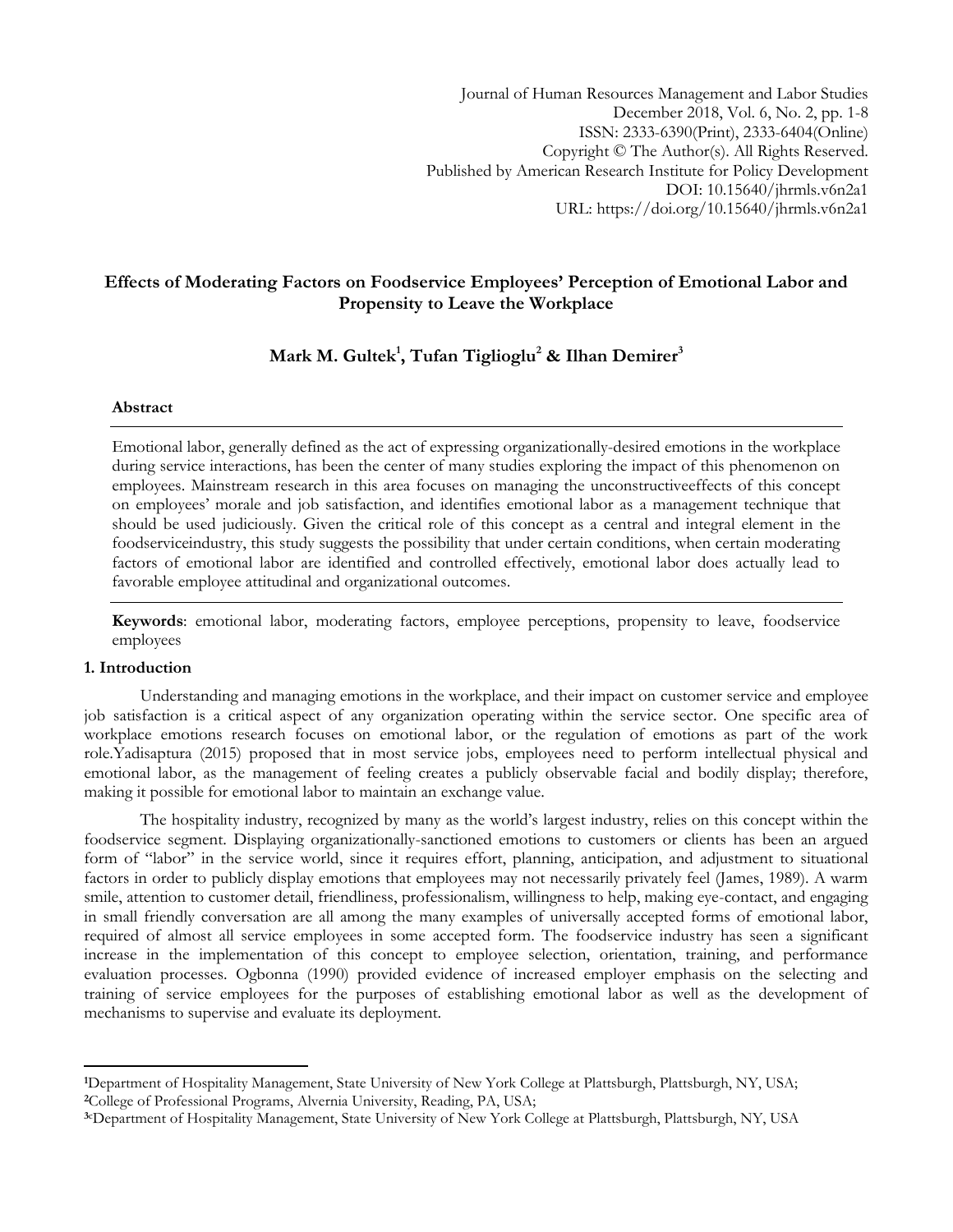Through identifying organizationally-desired emotions in the workplace, foodservice managers and employers attempt to control and direct how employees display these desired emotions to customers to create intended organizational outcomes. A substantial amount of research in this area focuses on managing and minimizing the undesirable impacts of this concept. In this study, however, emotional labor is approached as a central, integral, and potentially favorable concept towards organizational effectiveness. Specifically, when certain factors of emotional labor are identified and managed effectively, emotional labor can be a positive management tool to use in the foodservice industry.

Anderson (2003) stated that many workers in the tourism and hospitality industries can be classified as frontline service workers, as their jobs involve direct customer contact, work that involves displaying emotions, and a willingness to be of service, therefore requiring the effort, planning and control needed to express organizationally desired emotions during interpersonal transactions. Performance of emotional labor plays an integral part in such service roles, and has been a widely accepted norm of customer service evaluations as moments of truth or episodes in which customers have the opportunity to form an opinion about the level of service quality. With increasing competition in the foodservice industry and the rapid increase in number of jobs that require regulated or sanctioned displays of workplace emotions, the potential impact of these regulated emotional displays on perceived levels of service quality makes it worthy of additional investigative attention.

## **1.1 Emotional Labor**

Focusing on the impact of emotional labor in organizational settings has been a significant area of exploration for a variety of service working roles where employees are encouraged to express organizationally desired emotions in their personal interactions with customers. Emotional labor can be defined in several ways. First, it is the internal feeling management which is performed as part of paid work, serving the interests of an employer in maximizing surplus value. Secondly, it is the state of mind or feeling within another person, most often a customer or a client. Finally, emotional labor is a managerial attempt to prescribe, and/or supervise, and measure employee performance of emotional labor (Taylor, 1998).

Hochschild (1983) was the first to note that, particularly in service jobs, employees are often required to show certain emotions in order to please the customer. Having to show such emotions while one is not actually feeling them, or having to suppress one's own emotions when their expression does not seem appropriate, were taken together in devising the concept of emotional labor. He further suggested that employees regulate their emotional display in order to meet organizationally based expectations via two forms of emotional labor: surface acting, referring to the display of the characteristics of emotions that are regarded as appropriate, but not actually felt, versus deep acting, that is undertaken to actually feel an emotion that is thought to be required in a certain situation.

Regardless of how service employees react to organizationally required display of emotions in customer interactions, surface or deep acting, many studies denote the importance of implementing such requirements in customer service positions. The concept itself can define the perceived levels of service quality, and therefore becomes central to the service industry. Goffman (1959) was among the first researchers to observe that organizationally required emotion display rules are guided by the invisible hand of norms for appropriate expectations established by organizations. Much of what foodservice employees do on the job entails the management of emotions in their interactions with customers, and the display of these emotions help them accomplish tasks that are central to their role performance. Zapf (2002) extended the construct emotional labor and defined it as emotionwork and concluded that the concept of emotional work refers to the quality of interactions between employees and customers as a part of the job.

Zeithaml (1990) found that in the foodservice industry, customer evaluations of a broad range of services, including responsiveness, courtesy, trustworthiness, approachability, openness to communication, and understanding of the customer, were key dimensions of service encounter, and that customers tend to share fairly clear expectations about what constitutes good service. Costanti(2004) stated that performing emotional labor is required for both successful delivery of service to customers as well as a strategy for coping with the need to conceal real feelings, due to the demands made by the customers and management. Such demands bear the possibility of tensions, exploitation, and an unequal distribution of power in the emotional labor triangle of support, expectation, and investment issues for front-line employees. In conveying the desired work place emotions, service employees may experience inner conflict, known as emotional dissonance, which occurs when organizationally sanctioned emotion conflicts with the actually felt emotions of the employee.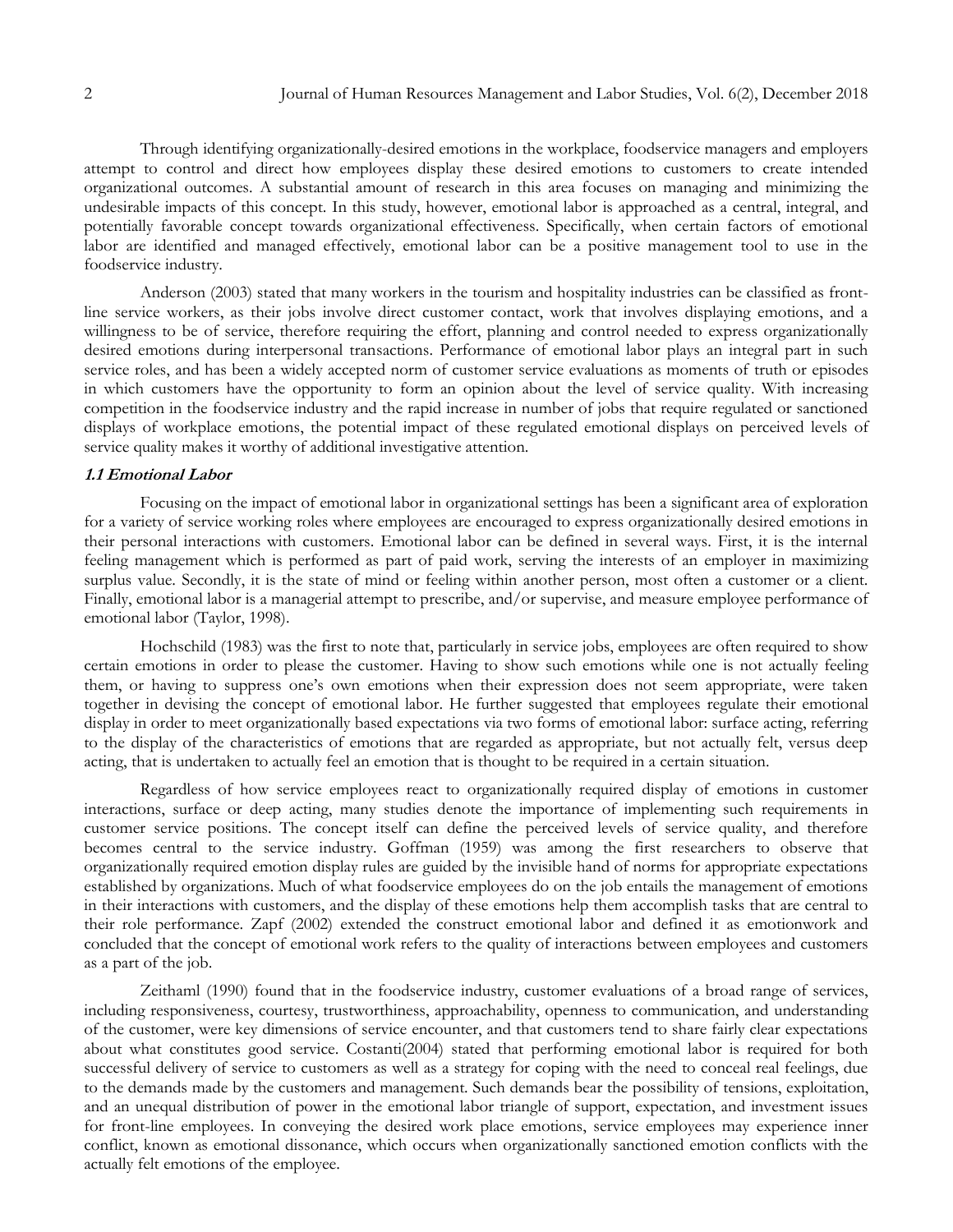#### Mark M. Gultek, TufanTiglioglu & Ilhan Demirer 3

When feelings differ from expressed emotions due to incompatibility between organizationally based expectations and actual feelings held by the workers, emotional dissonance may impact work performance(Ashkanasy, 2000). Although this phenomenon has a tendency to develop frequently in emotional labor situations, the impact on employee performance and job satisfaction is not evident. Most research in this area indicates that when presented with the challenge of such conflict, employees either simply alter their displayed feelings (surface acting) or conjure up the appropriate feelings within themselves (deep acting). In order to display appropriate emotions, employees sometimes hide or fake felt emotions, or try to experience the expected emotion, which may cause emotional strain over time. Brotheridge (2002) also described the relationship between emotional strain and job burnout as a phenomenon that comes into existence when the sanctioned workplace emotional roles and expectations conflict with actually felt emotions, causing emotional dissonance, and potentially leading to employee dissatisfaction, job burnout, and an eventual propensity to leave. It should be noted that this inner conflict does not always involve or lead to emotional dissonance or burnout. In fact, Ashforth (1993) explicitly recognized that employees may genuinely feel the emotions displayed, and in such cases, emotional labor has more to do with managing the appropriate emotions rather than expressing unfelt emotions. This type of finding was also consistent in the research by Zammuner (2005) which indicated that felt emotions do not always call for the activation of regulatory processes. Higher levels of emotional consonance will help a person effortlessly express emotions that are both felt, and at the same time, required for the job, and should result in both a heightened feeling of personal accomplishment and an absence of emotional exhaustion.

Managing employee emotions in the workplace and its' impact on customer service is not a new phenomenon, however most studies investigating it emphasize the theoretical approaches of focusing on internal states and internal processes of behavioral displays (Glomb, 2004). In this study however, all aspects of emotional labor are looked at from a set of external, business setting attributes (with the exception of an extraverted attribute related to employee character traits - yet that too is argued to be manageable to some extent by the organization through hiring processes that screen for more extravert candidates for frontline service positions). These external business attributes are described as moderating factors that organizations have the ability to control and regulate.

## **2. Methodology**

The sample size for this study was 1900, with 414returned responses from various foodservice employees in restaurants within two states, New York and Texas, resulting in an overall response rate of 21%. The method of completion of the questionnaires included mail, email, and in person via researchers' personal efforts. The nature of the subject matter under investigation in this study should be noted when deliberating the response rate. Limitations of the response rates were mainly associated with sending questionnaires to people's workplace. Similar studies that had restaurateurs as respondents had received relatively low response rates, which is not uncommon for surveys that are directed towards business professionals' workplace with busy schedules.

Restaurant types were categorized by seating capacity (size), service type (quick, casual, fine-dining), and type of ownership (chain, independent). Restaurant size was broken down to three categories; seating capacity up to 70 (small), between 70 and 140 (medium), and 140 and above (large). Table 1 summarizes the sample structure of the study.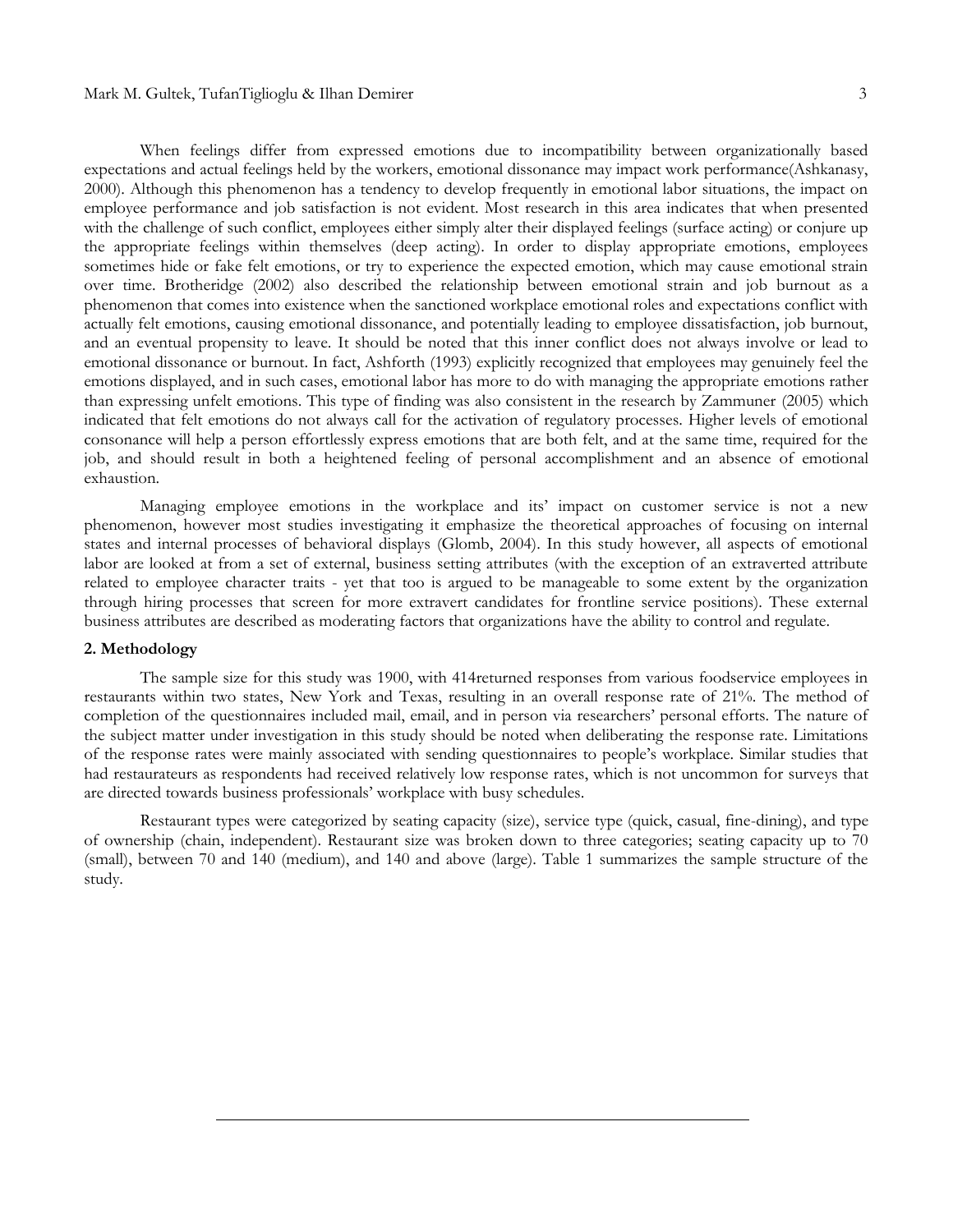| able 1. Respondents Restaurant Size, Service Type, and Ownership |           |            |  |
|------------------------------------------------------------------|-----------|------------|--|
| <b>Restaurant Size (Seating Capacity)</b>                        | Frequency | Percentage |  |
| Small (up to 70)                                                 | 87        | 21.10%     |  |
| Medium $(70 \text{ to } 140)$                                    | 176       | $42.50\%$  |  |
| Large (140 or more)                                              | 151       | 36.40%     |  |
| Total                                                            | 414       | 100.00%    |  |
| Service Type                                                     |           |            |  |
| Quick                                                            | 111       | $26.80\%$  |  |
| Casual                                                           | 134       | 32.30%     |  |
| Fine-dining                                                      | 169       | $40.90\%$  |  |
| Total                                                            | 414       | 100.00%    |  |
| <u>Type of Ownership</u>                                         |           |            |  |
| Chain                                                            | 202       | 48.70%     |  |
| Independent                                                      | 212       | 51.30%     |  |
| Total                                                            | 414       | $100.00\%$ |  |

Table 1. Respondents Restaurant Size, Service Type, and Ownership

The set of external attributes, known as moderating factors, as well as outcomes that were analyzed in this study are summarized in Table 2.

Table 2. Sample Structure of the Study

| Moderating factors (independent variables) | Outcomes (dependent variables)    |
|--------------------------------------------|-----------------------------------|
| Level of job autonomy                      | Perception of emotional labor     |
| Duration of emotional labor                | Propensity to leave the workplace |
| Frequency of emotional labor               |                                   |
| Explicitness of emotional labor            |                                   |
| Longevity with the job                     |                                   |
| Extrovert-ness                             |                                   |

Based on the moderating factors outlined, this study tested the following hypotheses:

- *H1*: The more autonomy that employees have at their position, the more positive the perception toward emotional labor and less propensity to leave the workplace will be.
- *H2*: Longer duration of emotional labor will lead to negative perception toward emotional labor and more propensity to leave the workplace.
- *H3*: Greater frequency of emotional labor will lead to negative perception toward emotional labor and more propensity to leave the workplace.
- *H4*: More explicit organizational display rules will lead to positive perception toward emotional labor and less propensity to leave the workplace.
- *H5*: Longevity with the job will lead to positive perception toward emotional labor and less propensity to leave the workplace.

*H6*: Extrovert employee qualities will lead to positive perception toward emotional labor and less propensity to leave the workplace.

All of the items measuring outcomes were scored on a 1 (Strongly Disagree) to 5 (Strongly Agree) Likert-type scale. First, factor analysis was performed to measure the correlations between the six moderating factors and the two separate outcomes as indicated in Table 2. Once the measure of how much of the variance in outcomes was explained by the moderating factors tested, regression analyses was performed for each of the two outcome variables with their respective set of predictors. For example, as sample outcome "Perception of emotional labor" was measured with the question: "I feel comfortable with the emotional labor requirements of my job" by a 5 item Likert-scale as mentioned earlier.

#### **3. Findings**

With respect to the six moderating factors measured and their relevance to each outcome, a Scree test and the Guttman–Kaiser criterion indicated that there was one Eigenvalue greater-than-one. In other words, all six factors measured the same and only one factor, which was indicated for each of the two outcomes.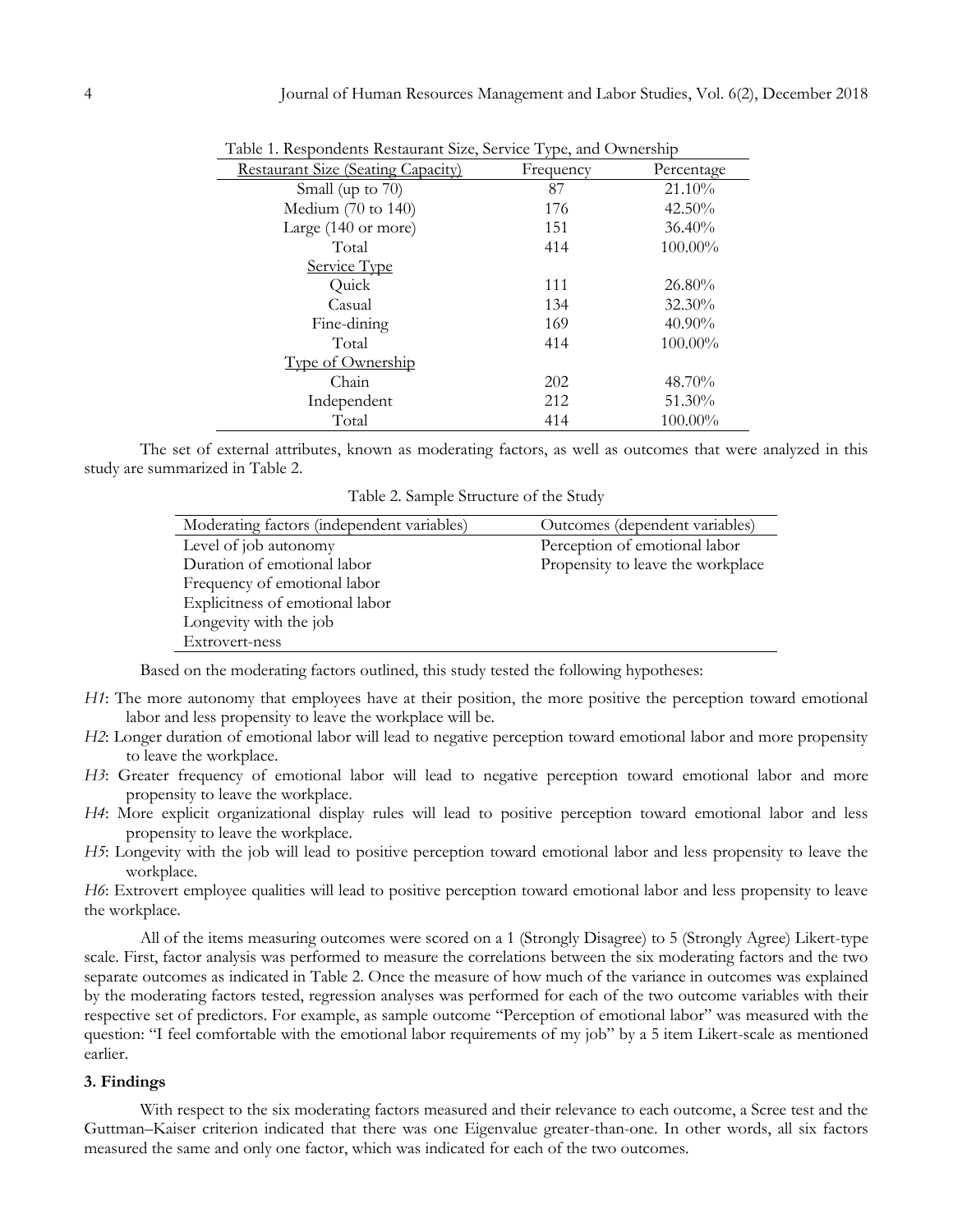This confirmed the appropriateness of the selected moderating factors in measuring each intended outcome.These six factors could also be used as an indication of the construct validity of the survey instrument in terms of measuring the intended objective. Table 3 summarizes the factor loading scores and the communalities, square scores of each factor loading, indicating the correlations and the amount of variance explained by each factor for each outcome respectively. Although all six factors measured were substantially related to each outcome, with all above 60% scores, some were more closely related due to communality scores. For example, level of job autonomy was significantly related to perception of emotional labor with a factor score of 0.805, and as an independent variable, it also explained 64.8% of variance in perception of emotional labor, which was followed by duration of emotional labor and frequency of emotional labor with 61.3% and 49.2% respectively.

| Moderating Factors              |                                            | Outcome: Perception of Emotional Labor |  |
|---------------------------------|--------------------------------------------|----------------------------------------|--|
|                                 | <b>Factor Scores</b>                       | Communalities (Extraction)             |  |
| Level of job autonomy           | 0.805                                      | 0.648                                  |  |
| Duration of emotional labor     | 0.783                                      | 0.613                                  |  |
| Frequency of emotional labor    | 0.702                                      | 0.492                                  |  |
| Explicitness of emotional labor | 0.666                                      | 0.443                                  |  |
| Longevity with the job          | 0.605                                      | 0.366                                  |  |
| Extrovert-ness                  | 0.604                                      | 0.364                                  |  |
| <b>Moderating Factors</b>       | Outcome: Propensity to Leave the Workplace |                                        |  |
|                                 | <b>Factor Scores</b>                       | Communalities (Extraction)             |  |
| Level of job autonomy           | 0.777                                      | 0.603                                  |  |
| Duration of emotional labor     | 0.665                                      | 0.442                                  |  |
| Frequency of emotional labor    | 0.784                                      | 0.614                                  |  |
| Explicitness of emotional labor | 0.689                                      | 0.474                                  |  |
| Longevity with the job          | 0.880                                      | 0.774                                  |  |
| Extrovert-ness                  | 0.794                                      | 0.634                                  |  |

Table 3. Factor Scores and Communalities (Extractions) Between Moderating factors and Outcomes

Table 4 summarizes the findings with respect to moderating factors as predictors and perception of emotional labor and propensity to leave as outcomes. H1, more autonomy will be positively associated with the perception toward emotional labor and less propensity to leave the workplace, is supported for both outcomes  $(\beta=0.532, p<.05$  and  $\beta=-0.324, p<.05$  respectively). As projected, emotional labor perception was less aversive among workers with more job autonomy, and their' propensity to leave the workplace was less likely. H2, longer the duration of emotional labor, the more negative the perception toward emotional labor and more propensity to leave the workplace will be, was supported for both outcomes ( $\beta = 0.236$ ,  $p < 0.01$  and  $\beta = 0.345$ ,  $p < 0.01$  respectively). Increased duration of the emotional labor appeared to have a negative relationship with the perception and positive with propensity to leave. H3, greater frequency of emotional labor, will lead to negative perception toward emotional labor and more propensity to leave the workplace was not supported for either of the outcomes ( $\beta$ =0.356,  $\beta$ <.05 and  $\beta = 0.023, \, \phi > 0.05$ .

H4, more explicit organizational display rules will lead to positive perception toward emotional labor outcome was supported  $(\beta=0.267, p<.01)$  however less propensity to leave the workplace outcome was not supported  $(\beta=0.018, p>0.05)$ . H5, longevity with the job will lead to positive perception toward emotional labor was not supported, even though the relationship was statistically significant ( $\beta$ = -0.134,  $p$ >.05), the direction of the relationship was opposite of what was predicted, however propensity to leave the workplace outcome was supported  $(\beta=0.452, p<0.05)$  as predicted. H6, extrovert employee qualities will lead to positive perception toward emotional labor and less propensity to leave the workplace was supported for both outcomes ( $\beta$ =0.673,  $\beta$  <.001 and  $\beta$ =-0.494, *p*<.001 respectively).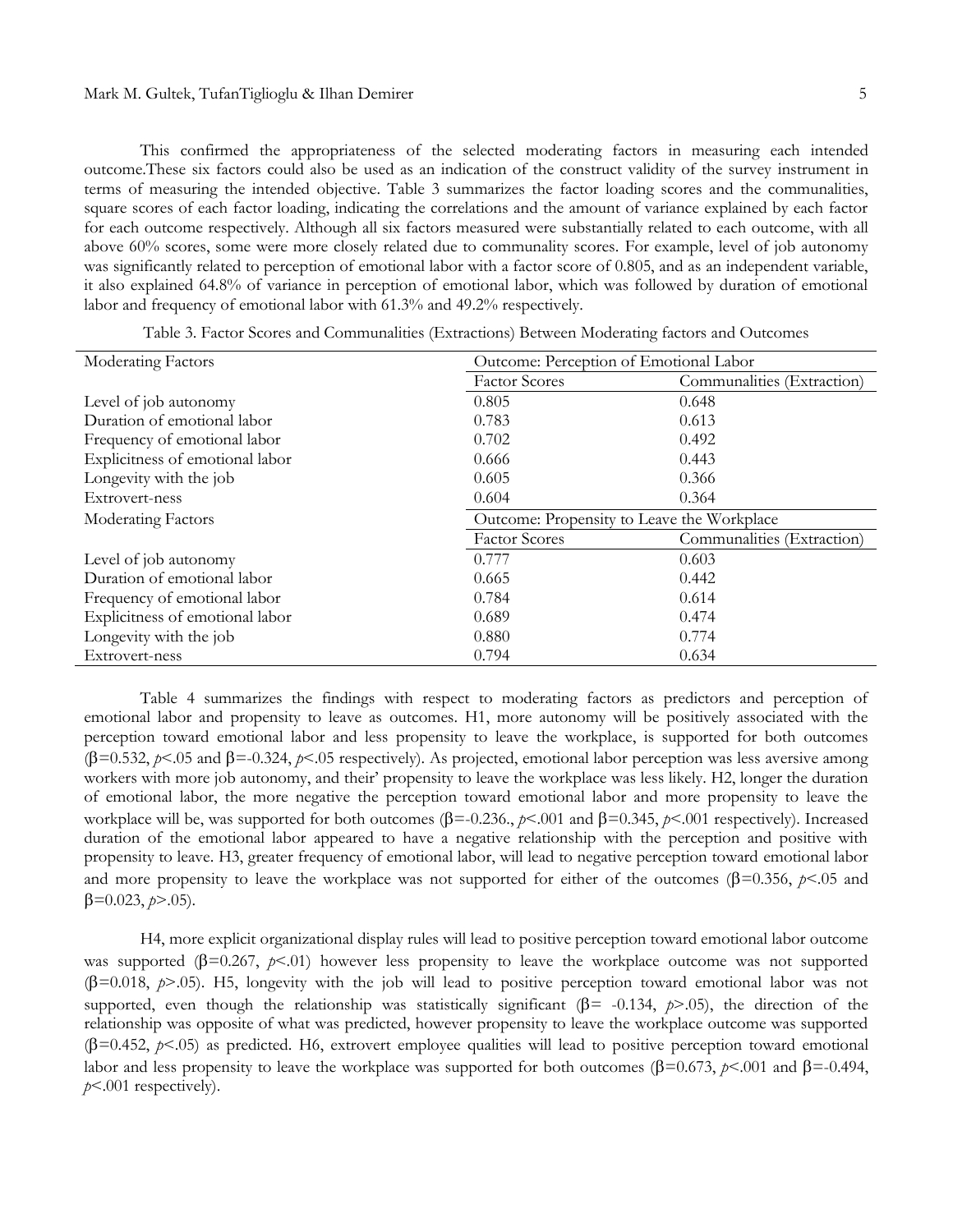| Variable                             | Perception of Emotional | Propensity to Leave |
|--------------------------------------|-------------------------|---------------------|
|                                      | Labor                   | Workplace           |
| (H1) Level of job autonomy           | $0.532*$                | $-0.324*$           |
| (H2) Duration of emotional labor     | $-0.236***$             | $0.345***$          |
| (H3) Frequency of emotional labor    | 0.356                   | 0.023               |
| (H4) Explicitness of emotional labor | $0.267**$               | 0.018               |
| (H5) Longevity with the job          | $-0.134$                | $0.452*$            |
| (H6) Extrovert-ness                  | $0.673***$              | $0.494***$          |
| F                                    | 24.567                  | 42.347              |
| $R^2$                                | 0.223                   | 0.281               |
| Adjusted $R^2$                       | 0.204                   | 0.267               |

Table 4. Regression Analysis for Outcomes 1 and 2

Note: \**p*<.05. \*\**p*<.01. \*\*\**p*<.001

Based on the categorization of the restaurant types (3x3x2), 18 possible restaurant type combinations were created. Of those, six combinations with a sample size of 20 or larger were used in MANCOVA. Table 5 indicates a significant difference among these six different restaurant type combinations at  $\alpha = .05$ .

| Source                                                                                                                                                                                                                | Type III<br>(Sum of Squares) | df  | Mean Square | - F   | Significance |
|-----------------------------------------------------------------------------------------------------------------------------------------------------------------------------------------------------------------------|------------------------------|-----|-------------|-------|--------------|
| Corrected Model                                                                                                                                                                                                       | 59811.5(a)                   |     | 8778.56     | 4.145 | $.000***$    |
| Intercept                                                                                                                                                                                                             | 2227.80                      |     | 2229.78     | 1.083 | .302         |
| Restaurant Type                                                                                                                                                                                                       | 38727.55                     | 6   | 6433.09     | 3.123 | $.006**$     |
| Error                                                                                                                                                                                                                 | 227974.95                    | 138 | 2063.40     |       |              |
| Total                                                                                                                                                                                                                 | 390700.00                    | 143 |             |       |              |
| Corrected Total                                                                                                                                                                                                       | 287683.52                    | 151 |             |       |              |
| $N_{\perp}$ $\downarrow$ $\downarrow$ $\sim$ $\Omega_{\perp}$ $\downarrow$ $\downarrow$ $\downarrow$ $\sim$ $\Omega_{\perp}$ $\downarrow$ $\downarrow$ $\downarrow$ $\downarrow$ $\downarrow$ $\sim$ $\Omega_{\perp}$ |                              |     |             |       |              |

Table 5. Test of Dependent Variable: Attitude Toward Emotional Labor

Note: \**p*<.05. \*\**p*<.01. \*\*\**p*<.001

According to the results, restaurant type combination medium-casual-independent had the highest mean score toward emotional labor, followed by medium-fine dining-independent.

Table 6 summarizes the perception toward emotional labor mean scores for the six restaurant type categories.

Table 6. Perception Toward Emotional Labor Mean Scores

| Restaurant Type                | Mean Factor Scores |
|--------------------------------|--------------------|
| Medium-casual-independent      | 58.48              |
| Medium-fine dining-independent | 43.29              |
| Large-casual-chain             | 27.79              |
| Small-fine dining-independent  | 24.57              |
| Large-casual-independent       | 23.90              |
| Large-fine dining-independent  | 18.99              |

#### **4. Discussion**

All six of the moderating factors identified played a significant role on employees' perception of emotional labor and propensity to leave the workplacewith significant communality scores. As H1 predicted, the more autonomous employees feel at their workplace, the more receptive they would be toward emotional labor and less likely to leave their jobs was supported by the outcomes of the study. Considering the outcome that the most favorable perceptions of emotional labor were found in fine dining and casual restaurants, as opposed to quick (or fast food type) restaurants, supports this finding,as the employees of fine dining and causal restaurants tend to have more delegated authority in their jobs. The longer the duration of the interaction (amount of time that the employees are engaged in emotional labor during their shift) caused them to have a negative impact on their perception of emotional labor and increased their likelihood of leaving the workplace, as suggested by H2.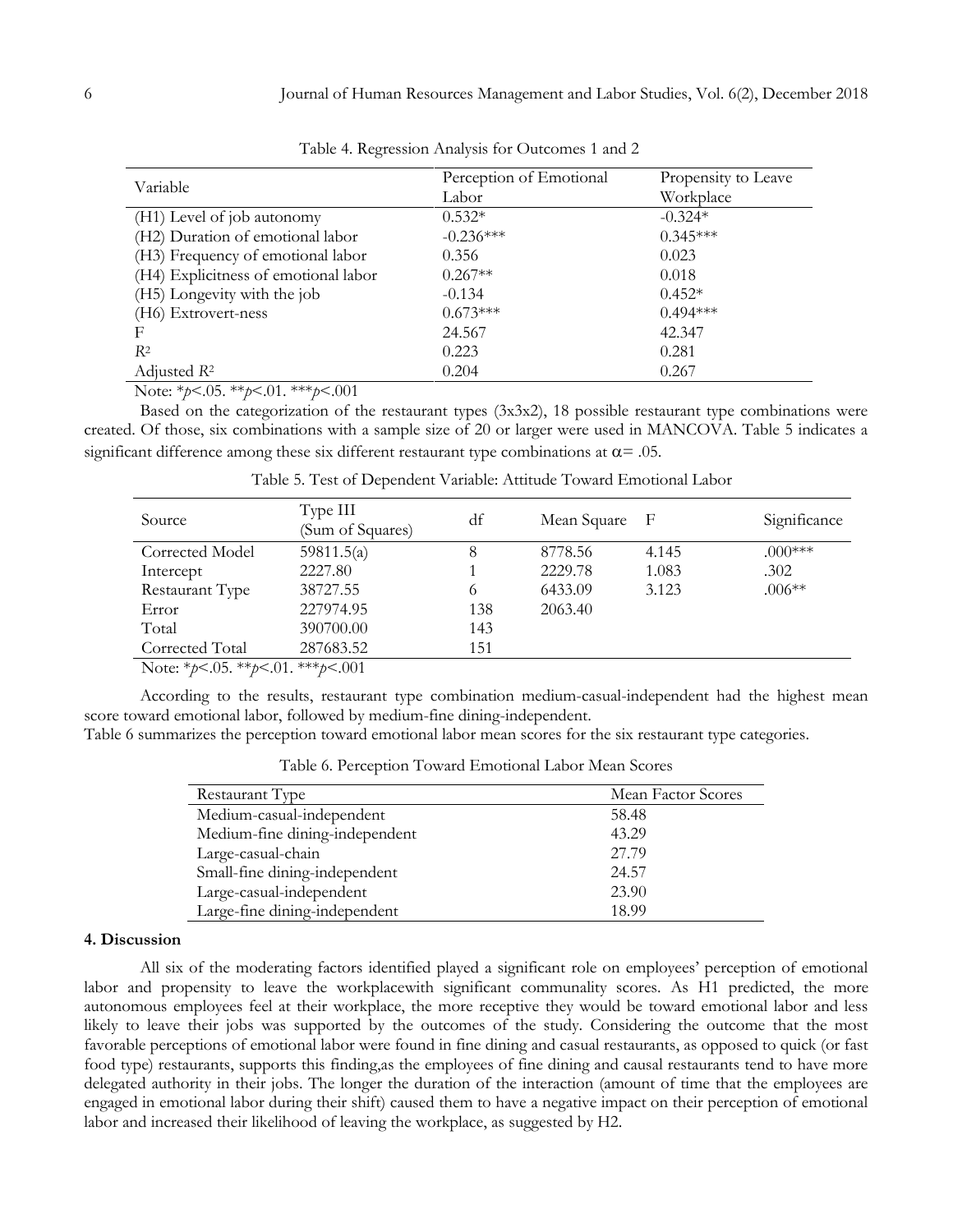## Mark M. Gultek, TufanTiglioglu & Ilhan Demirer 7

Perhaps managing the duration that is required of such interactions and instructing employees to keeping them brief could likely reduce the negative impact, as it can be controlled by the management via setting up certain guidelines and parameters for the duration of the interactions. Interestingly, the frequency of emotional labor interactions did not produce the predicted outcome of H3, negative perception toward emotional labor and more propensity to leave the workplace. Even though the duration of the emotional labor affected perception (H2),the number of times employees engaged in that behavior did not. One possible explanation for this could be that the employees acknowledge emotional labor as the natural and routine part of their job performance expectations, and they do not mind engaging in it frequently, as long as the duration of the interactions are not exhausting.

Making the natureof the expected emotional labor behavior clear and obvious to employees, also known as explicit organizational display rules, led to positive perception of emotional labor as H4 predicted, however its' impact on propensity to leave the workplace was not supported. This finding supports the assumption that training for emotional labor can be clear about the observable examples of what the expected behaviors are, and this can be achieved via role-playing, skill demonstrating, or simple watching instructional training videos on how to acquire such customer service skills. The more obvious the expected behavior is, the more perceptive the employees will be toward it.

 Another interesting finding of the study was that the longevity with the job, as H5 put forth, did not lead to positive perception toward emotional labor. On the contrary, it deteriorated the positive perception. The longer that the employees stayed at their jobs, the less likely they were to view emotional labor favorably. This phenomenon is seen in many studies as one of the unexpected favorable aspects of employee turnover. Most studies that looked at the customer service aspects of employee turnover concluded that the employees who are in customer contact positions, and recently hired, were more likely to receive positive or favorable customer feedback or comments than employees that were employed in the same workplace for extended period of times, such as several months or years, since they tended to be more receptive to customer service training.

Finally, the idea of monitoring employee traits in hiring in an effort to match these qualities with job expectations, was supported as H6 predicted. Employees with more outgoing characteristics and who feel naturally atease in engaging customer service situations, had a positive perception of emotional labor and were less likely to leave their jobs. The literature seems to be split on this aspect of whether customer service skills are innate abilities or can be acquired through training. Each view has merits, as employee qualities can be inquired about at the time of hiring, and certain aspects of emotional labor expectations can be acquired through training, in order to match employee traits with job expectations, making this a controllable attribute by the management.

#### **5. Conclusion**

Based on the overall results of the study, moderating factors had a significant effect on perception of emotional labor and propensity to leave the workplace. Since all of the moderating factors identified in the study are controllable attributes by management, it is recommended that they are taken into consideration when devising a plan for implementing or improving emotional labor aspects of job performance expectations. Customer service in the foodservice industry will always be at the forefront of differentiation when it comes to customers' perceptions, and managing it via effective implementation of emotional labor can be crucial. Also, investigation of the moderating factors revealed that certain restaurant types offered maximum opportunity for implementation as they provided more suitable environment for engagement in emotional labor. This study was limited to two states, New York and Texas. It is recommended that the study is replicated in other states with larger sample sizes to improve applicability of the results on a larger platform. Also, the determination of the moderating factors might be extended or further tested to include more salient attributes in relation to emotional labor.

#### **References**

Anderson, B., Chris P., & Shirley C. (2003). The Selection and Training of Workers in the Tourism and Hospitality Industries for the Performance of Emotional Labor. *Journal of Hospitality and Tourism Management*, 10(1), 1-12.

Ashforth, B., &Humphrey, R. (1993). Emotional Labor in Service Roles: The Influence of Identity.*Academy of Management Review*, 18(1), 88-115.